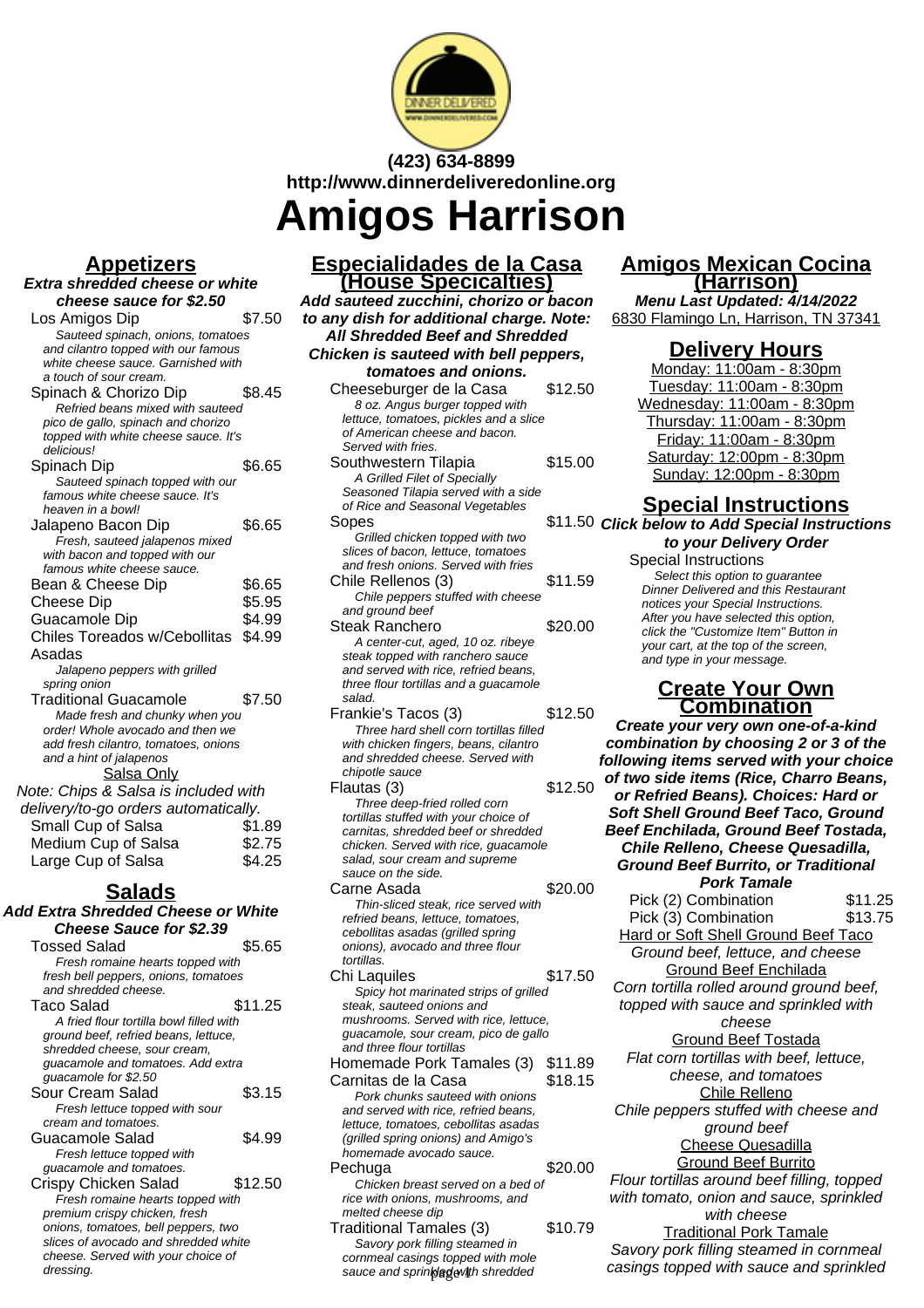#### Los Amigos Salad

A fried flour tortilla bowl filled with layers of rice, lettuce and your choice of meat. Covered with grilled onions, bell peppers and mushrooms, topped with our famous white cheese sauce.

| ,,,,,,,,,,,,,,,,,,,,,,,,,,,,,,,                              |  |
|--------------------------------------------------------------|--|
| Los Amigos Salad w/Grilled \$15.00                           |  |
| Chicken                                                      |  |
| Los Amigos Salad w/Grilled \$15.00                           |  |
| Carnitas                                                     |  |
| Los Amigos Salad w/Grilled \$17.50                           |  |
| Steak                                                        |  |
| Los Amigos Salad w/Grilled \$17.50                           |  |
| Shrimp                                                       |  |
| $\frac{1}{2}$ co. $\frac{1}{2}$ miggs Colod Toyco Ctulk10.75 |  |

Los Amigos Salad Texas-Styl<sup>\$18.75</sup> Chicken, Steak and Shrimp

Ensalada Fresca

Fresh romaine hearts topped with your choice of meat, fresh onions, tomatoes, bell peppers, two slices of avocado and shredded white cheese. Served with your choice of d

| your choice of dressing.<br>Ensalada Fresca w/Grilled | \$12.50 |
|-------------------------------------------------------|---------|
| Chicken<br>Ensalada Fresca w/Grilled                  | \$16.25 |
| Steak<br>Ensalada Fresca w/Shrimp                     | \$16.25 |

# **Extra Salad Dressings**

| Side Cup of Thousand Island \$0.65 |        |
|------------------------------------|--------|
| <b>Dressing</b>                    |        |
| Side Cup of Ranch Dressing         | \$0.65 |
| Side Cup of Italian Dressing       | \$0.65 |
| Side Cup of Balsamic               | \$0.65 |
| Vinaigrette                        |        |
| Side Cup of Blue Cheese            | \$0.65 |
| Dressing                           |        |
|                                    |        |

# **Condiments**

| Side Cup of Chopped                | \$0.79 |
|------------------------------------|--------|
| Tomatoes                           |        |
| Side Cup of Sour Cream             | \$0.79 |
| Side Cup of Lettuce                | \$1.39 |
| Side Cup of Grilled Mushroom\$1.59 |        |
| Side Cup of Shredded Cheese \$1.59 |        |
| Side Cup of Pico de Gallo          | \$2.39 |
| Extra Packet of Ketchup            |        |
|                                    |        |

### **Side Items**

| Side Order of Mexican Rice      | \$2.15 |  |
|---------------------------------|--------|--|
| Side Order of Refried Beans     | \$2.15 |  |
| Extra Pack of 3 Flour Tortillas | \$1.20 |  |
| Side Order of French Fries      | \$2.75 |  |
| Extra Pack of 3 Corn Tortillas  | \$1.20 |  |
| Side Order of Grilled           | \$3.95 |  |
| Vegetables                      |        |  |
| A serving of Grilled Tomatoes,  |        |  |
| Onions, and Bell Peppers        |        |  |
| Side Order of Grilled Chicken   | \$6.59 |  |
| Side Order of Grilled Steak     | \$7.20 |  |
| <b>Side Orders</b>              |        |  |
|                                 |        |  |

| 1 Hard Shell Beef Taco    | \$2.25 |
|---------------------------|--------|
| 1 Soft Shell Beef Taco    | \$2.60 |
| 1 Hard Shell Chicken Taco | \$2.25 |
| 1 Soft Shell Chicken Taco | \$2.60 |
| 1 Beef Enchilada          | \$3.10 |
| 1 Chicken Enchilada       | \$3.10 |
| 1 Bean Enchilada          | \$3.10 |
| 1 Cheese Enchilada        | \$3.10 |
| 1 Bean Burrito            | \$4.80 |
| 1 Beef Burrito            | \$4.80 |
|                           |        |

cheese. Served on corn husk (pork only).

| only).                                     |         |
|--------------------------------------------|---------|
| Mucho Macho Burrito                        | \$20.95 |
| Fried chicken and vegetables, rice,        |         |
| black beans, green salsa, cheese           |         |
| dip, lettuce, sour cream, guacamole,       |         |
| pico de gallo, pineapple and mango         |         |
| El Tour de Mexico                          | \$15.00 |
| Seven items on a plate, including a        |         |
| ground beef burrito, ground beef           |         |
| enchilada, traditional tamale, chile       |         |
| relleno, ground beef hard shell taco,      |         |
| rice and refried beans.                    |         |
| El Pollo Loco                              |         |
| Your choice of grilled meat with our rice. |         |
| Topped with our famous white cheese        |         |
| sauce and three flour tortillas. It's      |         |
| delicious!!                                |         |
| Pollo Loco                                 | \$13.75 |
| Carnitas Loco                              | \$13.75 |
| Steak Loco                                 | \$16.25 |
| Shrimp Loco                                | \$17.50 |

#### **Picoso**

If you like it Hot...This dish if for you!!! Your choice of grilled meat with sauteed onions, cooked with our spiciest salsa and famous white cheese sauce. Served with rice, refried beans and three flour tortillas Pollo Picoso \$16.25 Carnitas Picoso \$16.25 Steak Picoso \$18.75 Shrimp Picoso \$18.75 Lola's Tapatia

Your choice of meat sauteed with zucchini, onions, mushrooms and soy sauce topped our delicious white cheese sauce. Served with rice and three flour tortillas. Garnished with lettuce, sour cream and mango pineapple sauce to give it the final touch. Lola's Tapatia w/Grilled  $0.45.00$ 

| Luid S Tapatia W/Gillieu                | 313.UU  |
|-----------------------------------------|---------|
| Chicken                                 |         |
| Lola's Tapatia w/Grilled                | \$15.00 |
| Carnitas                                |         |
| Lola's Tapatia w/Grilled Steak \$17.50  |         |
| Lola's Tapatia w/Grilled Shrimp \$17.50 |         |
|                                         |         |

### **Chimichangas**

| Chimichangas (2)                      | \$13.78 |
|---------------------------------------|---------|
| Two fried flour tortillas filled with |         |
| your choice of ground beef, shredded  |         |
| beef or shredded chicken. Topped      |         |
| with white cheese sauce and served    |         |
| with refried beans and rice.          |         |
| Garnished with guacamole, lettuce     |         |
| and sour cream                        |         |
| Chimichanga Light (2)                 | \$12.50 |
| Two fried wheat tortillas filled with |         |
| your choice of shredded beef or       |         |
| shredded chicken. Topped with white   |         |
| cheese sauce and garnished with       |         |
| guacamole salad, sour cream and       |         |
| pico de gallo.                        |         |
| Grilled Chimi                         |         |

Two fried flour tortillas filled with your choice of meat sauteed with tomatoes, onions and bell peppers. Topped with white cheese sauce and served with refried beans and rice. Garnished with gaucamole, lettuce, sour cream and tomatoes Grilled Chimi w/Grilled Carnitas\$16.25

Grilled Chimi w/Grilled Chicken \$16.25 Grilled Chimi w/Grilled Steak \$18.75 Grilled Chimi w/Grilled Shrimp \$18.75

with cheese. Served on corn husk (Pork only)

### **Kid's Menu**

| Child's Plate #1: Beef             | \$8.29 |
|------------------------------------|--------|
| Enchilada, Rice & Refried<br>Beans |        |
| Child's Plate #2: Ground Beef      | \$8.29 |
| Hard Shell Taco, Beef              |        |
| Enchilada & Rice                   |        |
| Child's Plate #3: Plain            | \$8.29 |
| Cheeseburger & Fries               |        |
| Child's Plate #4: Cheese           | \$8.29 |
| Quesadilla, Rice & Refried         |        |
| <b>Beans</b>                       |        |
| Child's Plate #5: 2pc Chicken      | \$8.29 |
| <b>Tenders &amp; Fries</b>         |        |
| Child's Plate #6: Cheesy Rice      | \$8.29 |
| w/Fries                            |        |
| Child's Plate #7: Bean Burrito     | \$8.29 |
| w/Rice                             |        |
| Child's Plate #8: Soft Ground      | \$8.29 |
| Beef Taco, Rice & Refried          |        |
| Beans                              |        |
| Child's Plate #9: Mini Fried       | \$8.29 |
| Flour Tortilla Bowl with Rice      |        |
| and Grilled Chicken & Topped       |        |
| with a Touch of Cheese Sauce       |        |
|                                    |        |

# **Lunch Menu**

**Served Monday - Saturday, 11:00am - 3:00pm**

Create Your Own Lunch Choose 2 From: Ground beef burrito, ground beef enchilada, traditional pork tamale, ground beef tostada, chile relleno. hard or soft ground beef taco, cheese quesadilla. Served with Your Choice of 2 side items: Rice, charro beans, or refried beans Create Your Own Lunch \$9.99 Pick 2 main items served with your choice of 2 side items. Special Lunch Combinations All Lunch Tacos, Enchiladas, and Burritos are served as Beef, unless otherwise noted. Lunch Special #1 \$8.75 One Chile Relleno and One Hard Shell Beef Taco served with Refried Beans and a Guacamole Salad Lunch Special #2 \$8.75 One Ground Beef Burrito served with Mexican Rice and Refried Beans Lunch Special #3  $$8.75$ One Ground Beef Enchilada and One Hard Shell Beef Taco served with Rice and Refried Beans Lunch Special #4 \$8.75 One Chile Relleno and One Hard Shell Ground Beef Taco, rice and refried beans. Lunch Special #5 \$8.75 One ground beef burrito, one hard shell ground beef taco and rice Lunch Special #6  $$8.75$ One chalupa (a flat corn tortilla with refried beans topped with shredded cheese, lettuce, tomatoes and guacamole), one ground beef enchilada, rice and refried beans. Lunch Special #7 \$11.25 One shredded chicken Chimichanga, One Tamale and One Shredded Chicken Flauta topped with Creamy Suiza Sauce and Garnished page 2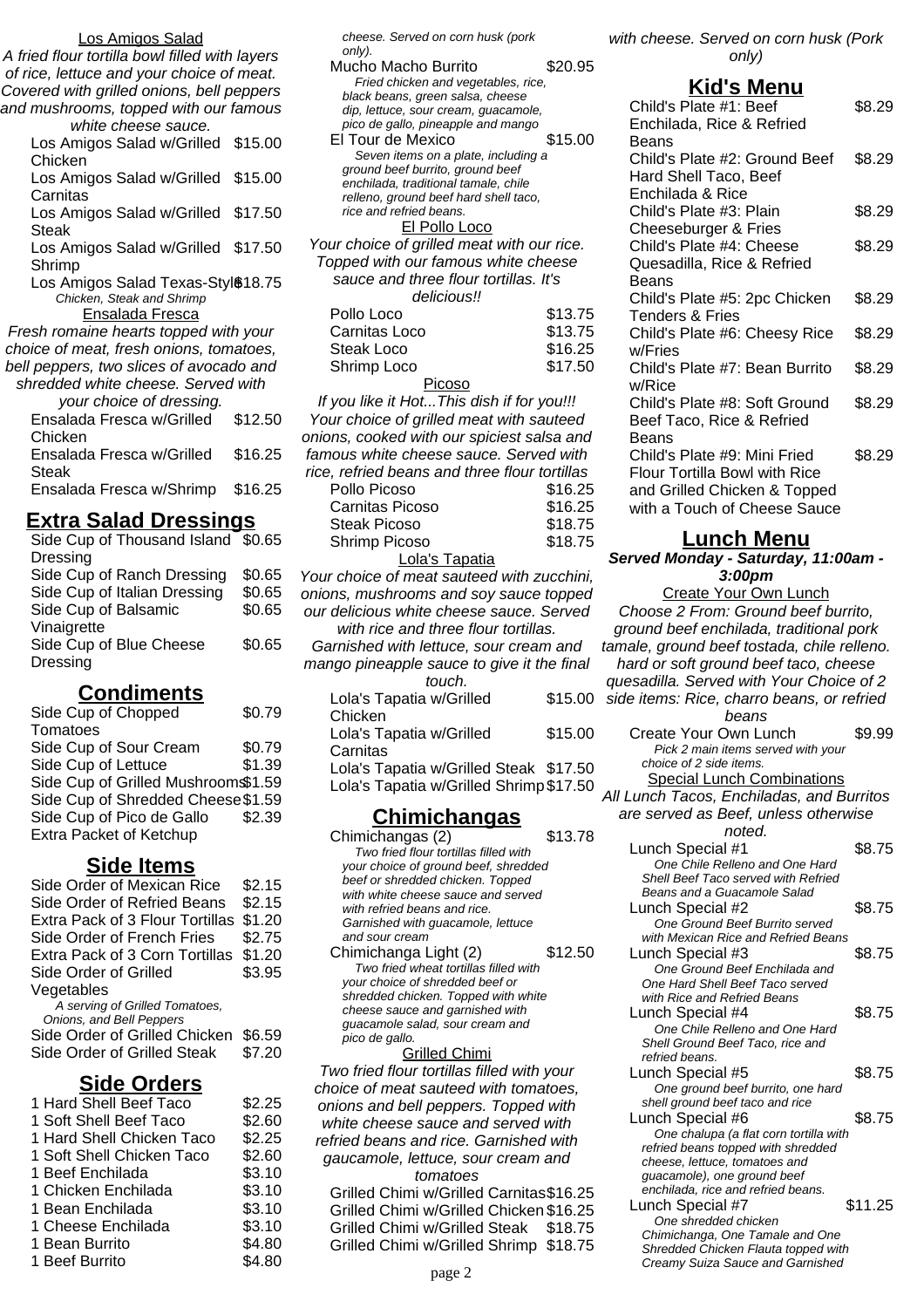| 1 Chicken Burrito                    | \$4.80 |
|--------------------------------------|--------|
| 1 Cheese Burrito                     | \$4.80 |
| 1 Beef Tostada                       | \$4.55 |
| 1 Chicken Tostada                    | \$4.55 |
| 1 Tamale                             | \$3.10 |
| 1 Chalupa                            | \$3.95 |
| A Deep Fried Tortilla filled with    |        |
| Beans, sprinkled with Cheese, and    |        |
| topped with Lettuce, Tomatoes, and   |        |
| Guacamole                            |        |
| 1 Grilled Chicken Taco               | \$3.10 |
| A Taco filled with Chicken, Lettuce, |        |
| and Sour Cream                       |        |
| 1 Grilled Steak Taco                 | \$3.35 |
| A Taco filled with Steak, Lettuce,   |        |
| and Sour Cream                       |        |
| 1 Mexican Style Chicken Taco \$3.10  |        |
| A Soft Corn Tortilla filled with     |        |
| Chicken, Onions, Cilantro, and Salsa |        |
| Verde<br>.                           |        |
|                                      |        |

- 1 Mexican Style Steak Taco \$3.35 A soft Corn Tortilla filled with Steak, Onions, Cilantro, and Salsa Verde
- 1 Chile Relleno  $$3.95$

### **A la Carte Tacos**

| 3 Grilled Steak Tacos                | \$9.35 |
|--------------------------------------|--------|
| 3 Grilled Chicken Tacos              | \$9.35 |
| 3 Grilled Steak Tacos- Mexicar\$9.35 |        |
| Style                                |        |
| 3 Chorizo Tacos                      | \$9.35 |

### **Nachos**

| <b>Cheese Nachos</b>                                                 | \$6.59  |
|----------------------------------------------------------------------|---------|
| <b>Nachos with Beans</b>                                             | \$8.15  |
| Nachos with Ground Beef                                              | \$9.39  |
| Nachos with Shredded Chicker\$9.39                                   |         |
| *All shredded chicken is sauteed                                     |         |
| with bell peppers, tomatoes, and                                     |         |
| onions<br>Nachos with Ground Beef &                                  | \$9.99  |
| Beans                                                                |         |
| <b>Grilled Nachos</b>                                                |         |
| Flour tortilla chips with only our white                             |         |
| cheese sauce and your choice of meat.                                |         |
| Half Order of Grilled Nachos                                         | \$9.99  |
| w/Chicken                                                            |         |
| Full Order of Grilled Nachos \$12.50                                 |         |
| w/Chicken                                                            |         |
| <b>Half Order of Grilled Nachos</b>                                  | \$9.99  |
| w/Carnitas                                                           |         |
| Full Order of Grilled Nachos                                         | \$12.50 |
| w/Carnitas                                                           |         |
| Half Order of Grilled Nachos \$10.65                                 |         |
| w/Steak                                                              |         |
| Full Order of Grilled Nachos \$13.15                                 |         |
| w/Steak                                                              |         |
| Half Order of Grilled Nachos \$11.25                                 |         |
| w/Shrimp                                                             |         |
| Full Order of Grilled Nachos \$14.39                                 |         |
| w/Shrimp                                                             |         |
| <b>Nachos Supreme</b>                                                |         |
| Corn tortilla chips covered with our white                           |         |
| cheese sauce and your choice of                                      |         |
| shredded chicken or ground beef.                                     |         |
| Topped with refried beans, lettuce,                                  |         |
| guacamole, sour cream and tomatoes.                                  |         |
| Half Order of Nachos Supreme\$9.99                                   |         |
| *All shredded chicken is sauteed<br>with bell peppers, tomatoes, and |         |
| onions                                                               |         |
| Full Order of Nachos Suprem\$11.89                                   |         |
| *All shraddad chickan is sautaad                                     |         |

shredded chicken is saut with bell peppers, tomatoes, and onions

### **Fajitas**

| Sauteed tomatoes, onions and bell         |
|-------------------------------------------|
| peppers with your choice of meat.         |
| Served with rice, refried beans, three    |
| flour tortillas and a salad with lettuce, |
| guacamole, sour cream and tomatoes.       |
| <b>Grilled Chicken Fajitas</b>            |

| <b>Grilled Chicken Fajitas</b>              |         |
|---------------------------------------------|---------|
| <b>Grilled Chicken Fajitas</b>              | \$17.50 |
| Grilled Chicken Fajitas for Two \$32.50     |         |
| <b>Grilled Carnitas Fajitas</b>             |         |
| <b>Grilled Carnitas Fajitas</b>             | \$17.50 |
| Grilled Carnitas Fajitas for Two \$32.50    |         |
| <b>Grilled Steak Fajitas</b>                |         |
| <b>Grilled Steak Fajitas</b>                | \$20.00 |
| <b>Grilled Steak Fajitas for Two</b>        | \$36.25 |
| <b>Grilled Shrimp Fajitas</b>               |         |
| <b>Grilled Shrimp Fajitas</b>               | \$21.25 |
| Grilled Shrimp Fajitas for Two              | \$32.50 |
| <b>Texas Fajitas</b>                        |         |
| Strips of grilled steak, chicken and shrimp |         |
| mixed with sauteed tomatoes, onions and     |         |
| bell peppers.                               |         |
| Tavae-Styla Faiitae                         | ፍንን ዳበ  |

| Texas-Style Fajitas         | \$22.50 |
|-----------------------------|---------|
| Texas-Style Fajitas for Two | \$37.50 |

### **Tacos**

| .,                                         |         |
|--------------------------------------------|---------|
| (3) Grilled Chicken & Chorizo \$13.15      |         |
| Tacos                                      |         |
| Three soft corn tortillas filled with      |         |
| grilled chicken and chorizo. Served        |         |
| with cebollitas asadas (grilled spring     |         |
| onions) and salsa verde on the side.       |         |
| (3) Hard Shell Tacos                       | \$7.50  |
| Three hard shell tacos filled with         |         |
| your choice of ground beef or              |         |
| shredded chicken topped with lettuce       |         |
| and shredded cheese.                       |         |
| (3) Soft Shell Tacos                       | \$8.75  |
| Three soft shell tacos filled with         |         |
| your choice of ground beef or              |         |
| shredded chicken topped with lettuce       |         |
| and shredded cheese.                       |         |
| Tilapia Tacos                              | \$13.75 |
| Grilled tilapia with a little pico de      |         |
| gallo mixed in. We wrap it in two          |         |
| layers of tortillas - the first layer is a |         |
| soft shell flour tortilla with melted      |         |
| shredded cheese, the second one is         |         |
| a crunchy corn tortilla and finally, we    |         |
| top it off with a little chipotle cream    |         |
| sauce and lettuce. Served with a side      |         |
| of rice and refried beans.                 |         |
| Los Soggy Tacos                            | \$16.89 |
| Two steak tacos with a touch of            |         |
| chorizo, sauteed with pico de gallo        |         |
| and wrapped it in two layers of            |         |
| tortillas, the first layer is a soft shell |         |
| flour tortilla with melted cheese, the     |         |

flour tortilla with melted cheese, the second layer is a crunchy corn tortilla, then it is topped off with a touch of our spicy suiza sauce! Served with rice and refried beans. Chipotle Chicken Tacos \$11.25 Two homemade tacos filled with shredded chicken that is already

sauteed with tomatoes, onions and bell peppers. Topped with mango pineapple sauce, chipotle sauce and shredded cheese. We wrap it in two layers of tortillas - the first layer is a soft shell flour tortilla with melted cheese, the second one is a crunchy corn tortilla. Served with rice.

Mexican-Style Tacos (3) Soft corn tortillas filled with your choice of meat, topped with cilantro and fresh onions. Served with cebollitas asadas (grilled spring onions) and salsa verde on page  $3$ 

with lettuce, Sour Cream and mango pineapple sauce

| Lunch Speedy Gonzales                                                       | \$7.49  |
|-----------------------------------------------------------------------------|---------|
| One hard shell ground beef taco,                                            |         |
| one ground beef enchilada and your                                          |         |
| choice of rice or refried beans.                                            |         |
| Lunch Ensalda Fresca                                                        | \$11.59 |
| Fresh romaine hearts topped with                                            |         |
| grilled chicken, fresh onions,                                              |         |
| tomatoes, bell peppers, two slices of                                       |         |
| avocado and shredded white cheese.                                          |         |
| Served with your choice of dressing.                                        |         |
| Lunch Crispy Chicken Salad                                                  | \$11.59 |
| Fresh romaine hearts topped with                                            |         |
| premium crispy chicken, fresh                                               |         |
| onions, tomatoes, bell peppers, two                                         |         |
| slices of avocado and shredded white                                        |         |
| cheese. Served with your choice of<br>dressing.                             |         |
|                                                                             |         |
| Lunch Mexican Style Tacos (2) \$10.35                                       |         |
| Two soft corn tortillas filled with<br>steak topped with cilantro and fresh |         |
| onions. Served with a side of salsa                                         |         |
| verde, cebollitas asadas (grilled                                           |         |
| spring onions) and rice.                                                    |         |
| Lunch Breakfast Burrito                                                     | \$8.75  |
| One large flour tortilla burrito filled                                     |         |
| with scrambled eggs, Jalisco-style,                                         |         |
| shredded cheese and your choice of                                          |         |
| sausage, bacon or chorizo. Served                                           |         |
| with rice and refried beans.                                                |         |
| Lunch Quesadilla Deluxe                                                     | \$9.99  |
| Two layers of flour tortillas filled                                        |         |
| with melted shredded cheese and                                             |         |
| shredded chicken. Topped with fresh                                         |         |
| lettuce, sour cream and tomatoes.                                           |         |
| Lunch Cheeseburger de la                                                    | \$9.39  |
| Casa                                                                        |         |
| 8 oz. Angus burger topped with                                              |         |
| lettuce, tomatoes, pickles and a slice                                      |         |
| of American cheese and bacon.                                               |         |
| Served with fries.                                                          |         |
| <b>Lunch Picoso</b>                                                         |         |
| Your choice of meat and sauteed onions                                      |         |
| cooked with our spiciest salsa and famous                                   |         |
|                                                                             |         |
| white cheese sauce. Served with rice,                                       |         |
| refried beans and three flour tortillas.                                    |         |
| Lunch Pollo Picoso                                                          | \$11.25 |
| Lunch Grilled Carnitas Picoso                                               | \$11.25 |
| <b>Lunch Grilled Steak Picoso</b>                                           | \$12.50 |
| Lunch Grilled Shrimp Picoso                                                 | \$13.75 |
|                                                                             |         |
| Lunch Loco                                                                  |         |
| Your choice of meat served with our rice.                                   |         |
| Topped with our famous white cheese                                         |         |
| sauce and three flour tortillas. It's                                       |         |
| delicious!!                                                                 |         |
| Lunch Pollo Loco                                                            | \$9.99  |
|                                                                             |         |
| <b>Lunch Carnitas Loco</b>                                                  | \$9.99  |
| Lunch Steak Loco                                                            | \$11.25 |
| Lunch Shrimp Loco                                                           | \$12.50 |
| <b>Lunch Lola's Tapatia</b>                                                 |         |
| Your choice of meat sauteed with zucchini,                                  |         |
|                                                                             |         |

onions, mushrooms and soy sauce topped with our delicious white cheese sauce.

Served with rice and three flour tortillas. Garnished with lettuce, sour cream and

mango pineapple sauce to give it the final touch.

Lunch Lola's Tapatia w/Grilled Chicken \$9.99

Lunch Lola's Tapatia w/Grilled Carnitas \$9.99

Lunch Lola's Tapatia w/Grilled \$11.25 Steak

Lunch Lola's Tapatia w/Grilled \$11.25 Shrimp

Lunch Chimichanga

One fried flour tortilla filled with your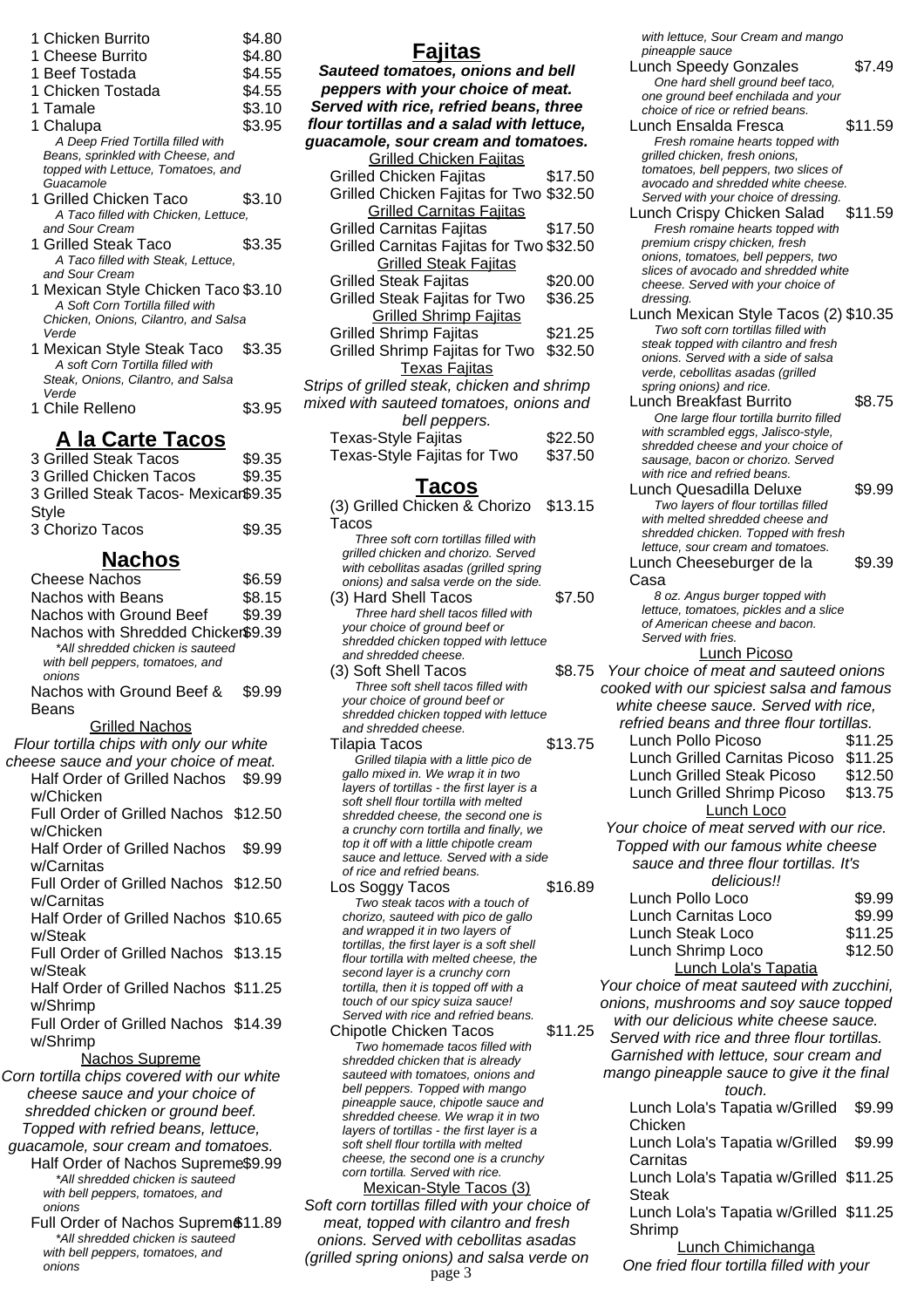Grilled Nachos Supreme Flour tortilla chips covered with our white cheese sauce topped with your choice of grilled meat, refried beans, lettuce, guacamole, sour cream and tomatoes. Half Order of Grilled Nachos \$10.65 Supreme w/Carnitas Full Order of Grilled Nachos \$12.89 Supreme w/Carnitas Half Order of Grilled Nachos \$10.65 Supreme w/Chicken Full Order of Grilled Nachos \$12.89 Supreme w/Chicken Half Order of Grilled Nachos \$11.25 Supreme w/Steak Full Order of Grilled Nachos \$13.75 Supreme w/Steak Half Order of Grilled Nachos \$11.25 Supreme w/Shrimp Full Order of Grilled Nachos \$15.99 Supreme w/Shrimp Nachos de la Casa Flour tortilla chips covered with white cheese sauce, your choice of meat, sauteed bell peppers, tomatoes and onions. Topped with sour cream and guacamole. Nachos de la Casas w/Grilled \$13.75 Chicken Nachos de la Casa w/Grilled \$13.75 **Carnitas** Nachos de la Casa w/Grilled \$16.25 **Steak** Nachos de la Casa w/Grilled \$16.25 Shrimp Nachos de la Casa w/Grilled \$17.50 Chicken & Steak

Nachos de la Casa Texas-Style 8.75 Chicken, Steak and Shrimp

the side. (3) Mexican-Style Tacos w/Grilled Chicken \$12.50 (3) Mexican-Style Tacos w/Grilled Carnitas \$12.50 (3) Mexican-Style Tacos w/Chorizo \$12.50 (3) Mexican-Style Tacos w/Grilled Steak \$13.75 (3) Mexican-Style Tacos w/Grilled Shrimp \$15.00 American Grilled Tacos (3) Three soft flour tortillas filled with your choice of grilled meat topped with lettuce and shredded cheese. Try them on a crunchy corn taco shell!! Be sure to specify when you order! (3) Grilled Tacos w/Grilled Chicken \$11.89

(3) Grilled Tacos w/Grilled **Carnitas** \$11.89 (3) Grilled Tacos w/Grilled **Steak** \$13.15 (3) Grilled Tacos w/Grilled Shrimp \$13.75

Tacos Flacos (3) A healthier take on our traditional-style tacos. Three lettuce wraps are filled with strips of grilled steak or chicken, topped with fresh cilantro and onions. Served with a side of salsa verde. (3) Tacos Flacos w/Grilled Chicken \$11.25

(3) Tacos Flacos w/Grilled **Steak** \$11.25

# **Burritos**

| <b>Burritos Tipicos</b>                                             | \$12.89 |
|---------------------------------------------------------------------|---------|
| Two flour tortilla burritos filled with                             |         |
| refried beans and delicious shredded                                |         |
| beef topped with white cheese sauce                                 |         |
| and served with guacamole salad.                                    |         |
| <b>Burrito Deluxe</b>                                               | \$12.89 |
| Two flour tortilla burritos, one filled                             |         |
| with shredded chicken and refried                                   |         |
| beans, the second burrito filled with                               |         |
| ground beef and refried beans. Both                                 |         |
| are topped with fresh lettuce,                                      |         |
| tomatoes, sour cream and supreme<br>sauce on the side.              |         |
|                                                                     | \$10.65 |
| Burritos (2)                                                        |         |
| Two rolled flour tortillas filled with                              |         |
| your choice of filling: cheese, ground                              |         |
| beef, shredded beef or chicken.<br>Topped with our tomato and onion |         |
| sauce and melted shredded cheese.                                   |         |
| <b>Grilled Burrito</b>                                              |         |
|                                                                     |         |
| One flour tortilla burrito filled with your                         |         |
| choice of four delicious meats, rice and                            |         |
| topped with our white cheese sauce,                                 |         |
| lettuce, tomatoes and sour cream.                                   |         |
| Grilled Burrito w/Chicken                                           | \$11.25 |
| <b>Grilled Burrito w/Carnitas</b>                                   | \$11.25 |
| Grilled Burrito w/Steak                                             | \$12.50 |
| Grilled Burrito w/Shrimp                                            | \$12.50 |
|                                                                     |         |
| <b>SoCal Burrito</b>                                                |         |
| One large flour tortilla burrito filled with                        |         |
| vour choice of most refried began rice                              |         |

your choice of meat, refried beans, rice, chorizo, sauteed onions and topped with our spicy creamy suiza sauce. Served with our de la Casa Salad. Everything California-style.

SoCal Burrito w/Grilled Chicken\$13.75 SoCal Burrito w/Grilled Carnitas\$13.75 SoCal Burrito w/Grilled Steak \$16.25 onions and mushrooms. Served with

choice of ground beef, shredded beef or shredded chicken. Served with rice and beans. Garnished with guacamole\*, lettuce and sour cream. Lunch Chimichanga w/Ground Beef \$9.99 Lunch Chimichanga w/Shredded Chicken \$9.99 Lunch Chimichanga w/Shredded Beef \$9.99 Lunch Fajitas Sauteed tomatoes, onions and bell peppers with your choice of meat. Served with rice, refried beans, three flour tortillas and a salad with lettuce, sour cream and tomatoes. Lunch Fajitas w/Grilled Chicken\$11.25 Lunch Fajitas w/Grilled Carnitas\$11.25 Lunch Fajitas w/Grilled Steak \$12.50 Lunch Fajitas w/Grilled Shrimp \$13.75 Lunch Fajitas Texas-Style \$15.00 Chicken, Steak and Shrimp Lunch Enchiladas Suizas If you like it HOT...This is for you!!! Two enchiladas made with your choice of meat and topped with creamy suiza sauce and served with rice, lettuce, tomatoes and sour cream. Lunch Enchiladas Suizas w/Grilled Chicken \$9.99 Lunch Enchiladas Suizas w/Grilled Carnitas \$9.99 Lunch Enchiladas Suizas w/Grilled Steak \$11.25 Lunch Enchiladas Suizas w/Grilled Shrimp \$11.25 Huevos (Eggs) Lunch Specials Served with rice, refried beans and three flour tortillas Lunch Huevos Rancheros \$8.75 Two eggs over-medium topped with ranchero sauce. Served with rice, refried beans and three flour tortillas Lunch Huevos Verdes \$8.75 Two eggs over-medium topped with salsa verde. Spicy and savory. Served with rice, refried beans and three flour tortillas Lunch Huevos Mexicanos \$8.75 Two scrambled eggs mixed with pico de gallo. Served with rice, refried beans and three flour tortillas Lunch Huevos con Chorizo \$8.75 Two scrambled eggs with chorizo. Served with rice, refried beans and three flour tortillas **Vegetarian Entrees** Veggie Chimichangas \$12.50

Two fried flour tortillas filled with sauteed onions, bell peppers, tomatoes and mushrooms. Served with refried beans, topped with white cheese sauce and garnished with guacamole salad and sour cream. Spicy Veggie Enchiladas \$12.50

Two cheese enchiladas filled with sauteed onions, bell peppers and tomatoes. Topped off with our creamy spicy suiza sauce. Served with refried beans and de la Casa salad.

Veggie Quesadilla  $$12.50$ One flour tortilla quesadilla filled with refried beans, melted shredded cheese, bell peppers, tomatoes,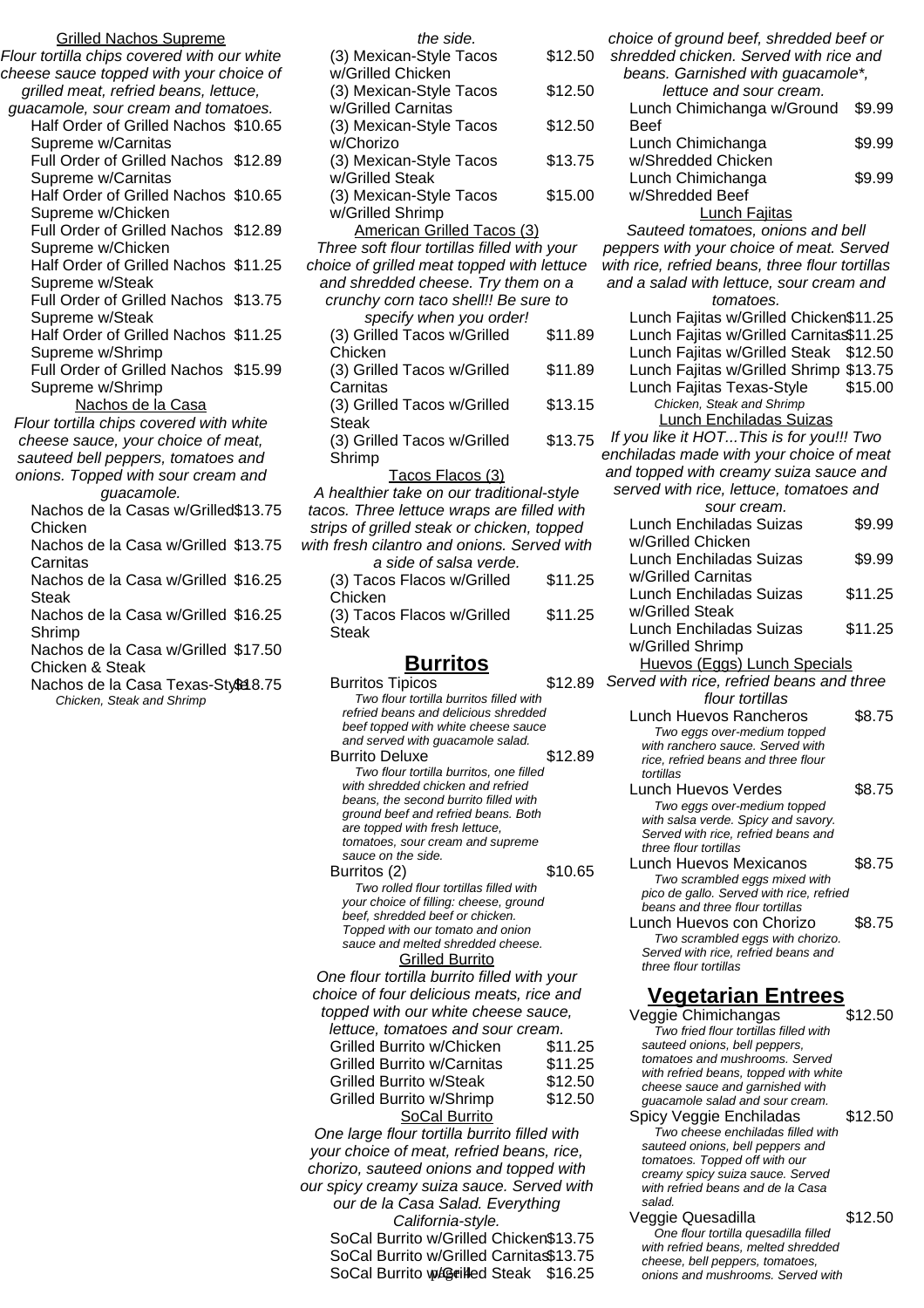SoCal Burrito w/Grilled Shrimp \$16.25 Burrito Trigo One wheat tortilla burrito filled with your choice of meat, sauteed onions and mushrooms topped with white cheese sauce, burrito sauce, lettuce, sour cream, guacamole and pico de gallo. Burrito Trigo w/Grilled Chicken \$11.25 Burrito Trigo w/Grilled Carnitas \$11.25 Burrito Trigo w/Grilled Steak \$12.50 Burrito Trigo w/Grilled Shrimp \$12.50 Burrito Grande One gigantic flour tortilla burrito filled with your choice of meat, rice and refried beans, topped with white cheese sauce, sauteed onions, fresh lettuce, sour cream, guacamole and tomatoes. Burrito Grande w/Grilled Chicken \$14.99 Burrito Grande w/Grilled Carnitas \$14.99 Burrito Grande w/Grilled Steak \$16.25 Burrito Grande w/Grilled Shrimp\$16.25 **Enchiladas**  $Enchiladas (3)$  \$9.99 made with your choice of ground beef or shredded chicken

Enchiladas Supreme A combination of four enchiladas consisting of one shredded chicken, one cheese, one ground beef and one refried bean enchilada with supreme sauce served on the side and topped with lettuce, tomatoes and sour cream

Enchiladas Suizas (3) If you like it Hot...This dish is for you!!! Three enchiladas made with your choice of grilled meat and topped with creamy suiza sauce and served with rice, lettuce,

| tomatoes and sour cream.    |         |
|-----------------------------|---------|
| Enchiladas Suizas w/Grilled | \$13.75 |
| Chicken                     |         |
| Enchiladas Suizas w/Grilled | \$13.75 |
| Carnitas                    |         |
| Enchiladas Suizas w/Grilled | \$16.25 |
| Steak                       |         |
| Enchiladas Suizas w/Grilled | \$16.25 |
| Shrimp                      |         |

# **Quesadillas**

Paradise Quesdilla \$13.15 One wheat tortilla quesadilla filled with grilled chicken, melted shredded cheese, sauteed spinach, mushrooms and onions. Served with fresh lettuce, guacamole, sour cream, pico de gallo and rice. Quesadilla Deluxe \$11.89 Two layers of quesadilla filled with melted shredded cheese and shredded chicken. Topped with fresh lettuce, sour cream and tomatoes. \*All shredded chicken is sauteed with bell peppers, tomatoes and onions. Quesadilla Mexicana \$12.19 One flour tortilla quesadilla filled with melted shredded cheese, refried beans and shredded beef, served with guacamole and rice. \*All shredded beef is sauteed with bell peppers, tomatoes and onions. Vaca Flaca Quesdilla  $$12.50$ One wheat tortilla quesadilla filled with melted shredded cheese and your favorite trio of shrimp, chicken *.*<br>and steak. Serv**@aveth** fresh lettuce,

lettuce, tomatoes, guacamole and rice.

Jalisco Quesadilla  $$10.65$ One wheat tortilla quesadilla filled with melted shredded cheese, sauteed spinach, mushrooms and onions. Served with lettuce, guacamole, sour cream and pico de gallo.

El Veggie Loco \$12.50 Sauteed California blend vegetables (broccoli, cauliflower and carrots) served with rice. Topped with our famous white cheese sauce and three flour tortillas

Veggie Fajitas 613.75 Sauteed zucchini, tomatoes, onions, bell peppers and mushrooms. Served with three flour tortillas, rice, refried beans and salad with lettuce, guacamole, sour cream and tomatoes.

Create Your Own Veggie Plate Main items to choose from: Bean burrito, cheese burrito, bean enchilada, cheese enchilada, bean tostada (fried flat corn tortilla topped with refried beans, lettuce, shredded cheese and tomatoes), chalupa (fried flat corn tortilla topped with refried beans, shredded cheese, guacamole\* and tomatoes), and cheese quesadilla. Sides \$13.75 to choose from: Rice, refried beans, french fries, de la Casa salad (fresh romaine hearts topped with Amigo's homemade avocado\* sauce, sour cream and tomatoes). \*No guacamole or avocado until Nov 3 Pick (2) Veggie Plate \$11.25

Pick 2 main items served with your choice of 2 side items.

### **Amigo's Mexican Desserts**

Churros \$6.89 A traditional dessert from Mexico. Crispy pastries covered with sugar and cinnamon, served with three scoops of vanilla ice cream. Sopapilla w/Ice Cream \$6.59 Indulge yourself with our most popular dessert pastry! The sopapilla is fried and topped with three scoops of rich vanilla ice cream. Then drizzled with the perfect combination of chocolate and honey, sprinkled with cinnamon. Sopapilla  $$3.75$ Flour Tortilla triangles deep fried, rolled in Cinnamon, and topped with Honey, Whipped Cream, and Chocolate Syrup Flan (Mexican Custard) \$6.59 A Mexican delicacy. Our flan custard is rich and creamy, drizzled with a delicious caramelized topping. Fried Ice Cream \$7.50 Treat yourself to our creamy vanilla ice cream, quickly dipped into the fryer for just the right amount of crispiness. Then topped with all your favorites: honey, chocolate, whipped cream, sprinkled with cinnamon and topped with a cherry.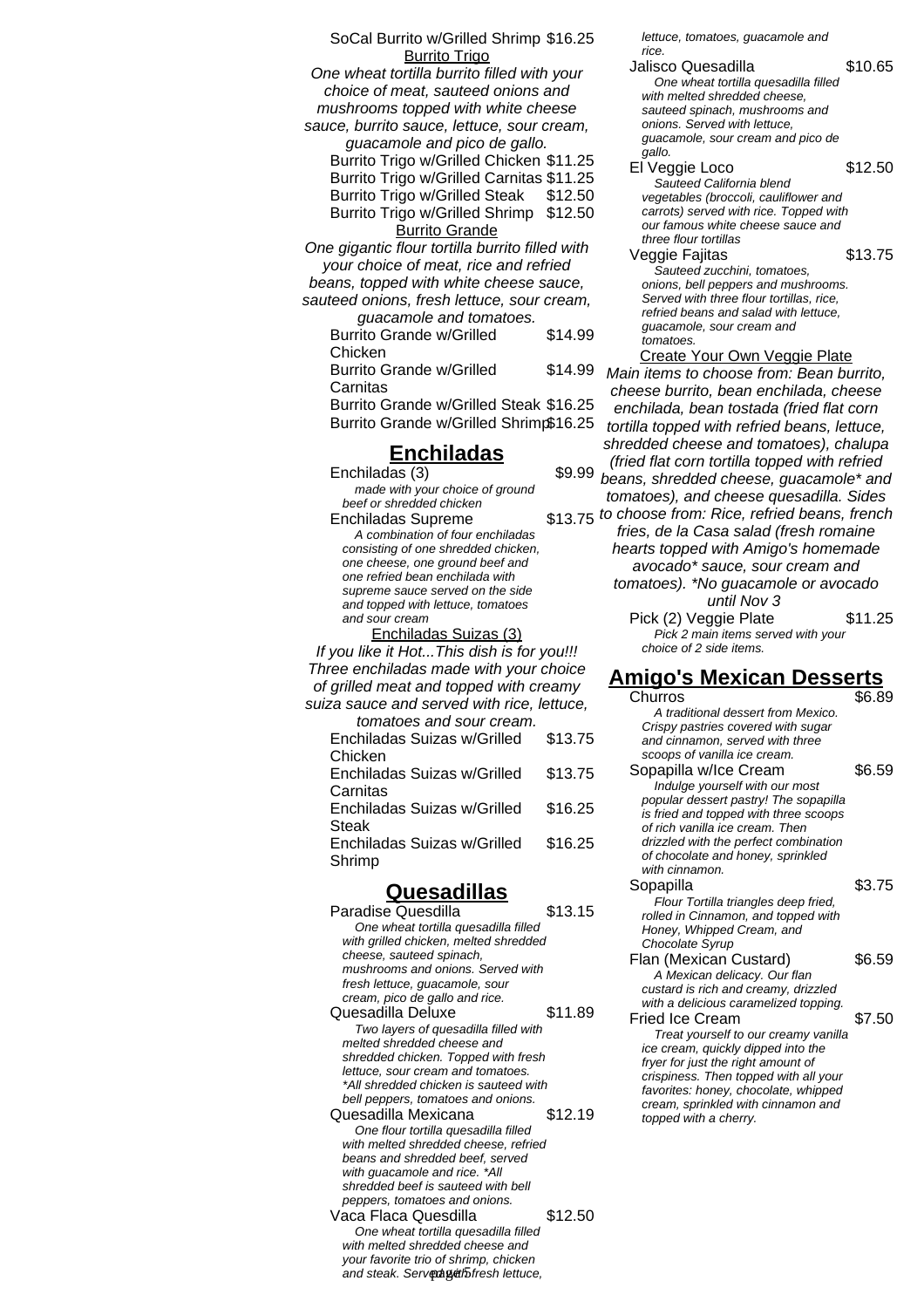| guacamole, sour cream and pico de                                                                                                                                                                                                                                                                                            |                             |
|------------------------------------------------------------------------------------------------------------------------------------------------------------------------------------------------------------------------------------------------------------------------------------------------------------------------------|-----------------------------|
| gallo.<br>La Villa Chicken Quesdilla<br>One wheat tortilla quesadilla filled<br>with melted shredded cheese and<br>shredded chicken. Served with fresh<br>lettuce, guacamole, sour cream and<br>pico de gallo. *All shredded chicken                                                                                         | \$11.25                     |
| is sauteed with bell peppers,<br>tomatoes and onions.<br>La Tradicional Quesadilla<br>One gigantic flour tortilla quesadilla<br>made with a blend of yellow and<br>white melted shredded cheese and<br>filled with grilled chicken, sauteed<br>onions, chorizo, rice and suiza sauce<br>to make it a little spicy. Garnished | \$14.39                     |
| with lettuce, mango pineapple sauce<br>and sour cream.<br><b>Quesadilla Rellena</b>                                                                                                                                                                                                                                          |                             |
| A flour tortilla quesadilla filled with melted<br>shredded cheese and your choice of<br>shredded chicken or shredded beef that is                                                                                                                                                                                            |                             |
| already sauteed with tomatoes, onions<br>and bell peppers. Served with lettuce, sour                                                                                                                                                                                                                                         |                             |
| cream and tomatoes.<br>(1) Quesadilla Rellena<br>w/Shredded Chicken                                                                                                                                                                                                                                                          | \$6.89                      |
| *All shredded chicken is sauteed<br>with bell peppers, tomatoes and<br>onions.                                                                                                                                                                                                                                               |                             |
| (2) Quesadillas Rellenas<br>w/Shredded Chicken<br>*All shredded chicken is sauteed<br>with bell peppers, tomatoes and                                                                                                                                                                                                        | \$10.95                     |
| onions.<br>(1) Quesadilla Rellena<br>w/Shredded Beef<br>*All shredded beef is sauteed with                                                                                                                                                                                                                                   | \$6.89                      |
| bell peppers, tomatoes and onions.<br>(2) Quesadillas Rellenas<br>w/Shredded Beef                                                                                                                                                                                                                                            | \$10.95                     |
| *All shredded beef is sauteed with<br>bell peppers, tomatoes and onions.<br><u>Fajita Quesadilla</u><br>One flour tortilla quesadilla filled with                                                                                                                                                                            |                             |
| melted shredded cheese and your choice<br>of meat, sauteed with tomatoes, onions<br>and bell peppers. Served with rice and<br>refried beans.                                                                                                                                                                                 |                             |
| Fajita Quesadilla w/Grilled<br>Chicken                                                                                                                                                                                                                                                                                       | \$12.50                     |
| Fajita Quesadilla w/Grilled<br>Carnitas                                                                                                                                                                                                                                                                                      | \$12.50                     |
| Fajita Quesadilla w/Grilled<br><b>Steak</b>                                                                                                                                                                                                                                                                                  | \$13.75                     |
| Fajita Quesadilla w/Grilled<br>Shrimp                                                                                                                                                                                                                                                                                        | \$15.00                     |
| <b>Grilled Quesadilla</b><br>Served with lettuce, sour cream and<br>tomatoes.                                                                                                                                                                                                                                                |                             |
| (1) Grilled Quesadilla<br>w/Chicken                                                                                                                                                                                                                                                                                          | \$7.50                      |
| (2) Grilled Quesadillas<br>w/Chicken                                                                                                                                                                                                                                                                                         | \$12.50                     |
| (1) Grilled Quesadilla<br>w/Carnitas                                                                                                                                                                                                                                                                                         | \$7.50                      |
| (2) Grilled Quesadillas<br>w/Carnitas                                                                                                                                                                                                                                                                                        | \$12.50                     |
| (1) Grilled Quesadilla w/Steak<br>(2) Grilled Quesadillas w/Steak \$14.99<br>(1) Grilled Quesadilla w/Shrimp<br>(2) Grilled Quesadillas<br>w/Shrimp                                                                                                                                                                          | \$8.75<br>\$8.75<br>\$14.99 |
| <b>Spinach Quesadilla</b><br>A flour tortilla quesadilla filled with melted<br>shredded cheesegsauteed spinach,                                                                                                                                                                                                              |                             |
|                                                                                                                                                                                                                                                                                                                              |                             |